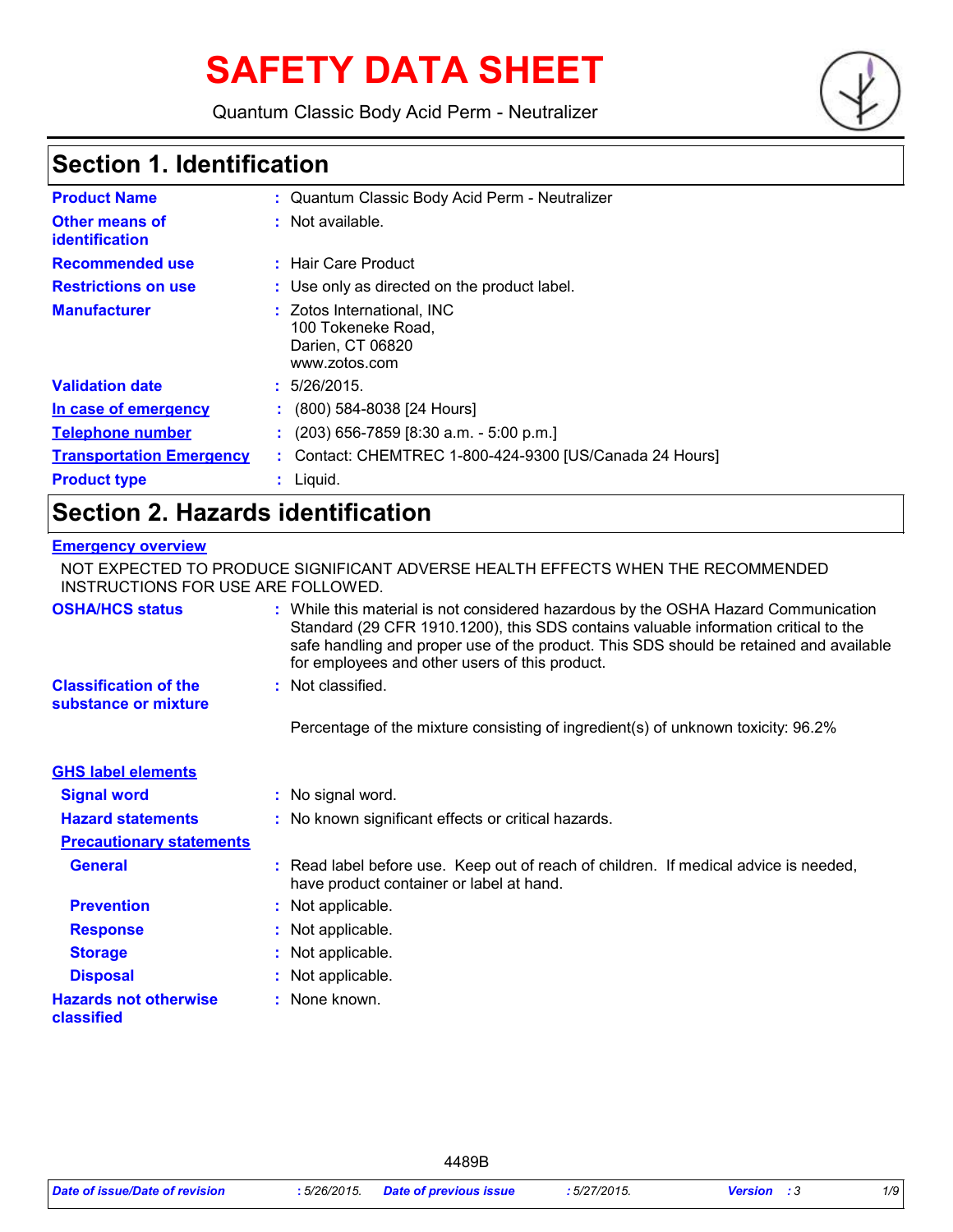## **Section 3. Composition/information on ingredients**

**Substance/mixture :**

: Mixture

#### **United States**

Any concentration shown as a range is to protect confidentiality or is due to batch variation.

**There are no ingredients present which, within the current knowledge of the supplier and in the concentrations applicable, are classified as hazardous to health or the environment and hence require reporting in this section.**

**Occupational exposure limits, if available, are listed in Section 8.**

### **Section 4. First aid measures**

| <b>Description of necessary first aid measures</b> |                                                                                                                                                                          |
|----------------------------------------------------|--------------------------------------------------------------------------------------------------------------------------------------------------------------------------|
| <b>Eye contact</b>                                 | : Immediately flush eyes with running water for at least 15 minutes, keeping eyelids open.<br>Get medical attention if you feel unwell.                                  |
| <b>Inhalation</b>                                  | : Remove victim to fresh air and keep at rest in a position comfortable for breathing. Get<br>medical attention if you feel unwell.                                      |
| <b>Skin contact</b>                                | : Wash contaminated skin with soap and water.                                                                                                                            |
| <b>Ingestion</b>                                   | : Get medical attention immediately.                                                                                                                                     |
|                                                    | Indication of immediate medical attention and special treatment needed, if necessary                                                                                     |
| <b>Notes to physician</b>                          | : In case of inhalation of decomposition products in a fire, symptoms may be delayed.<br>The exposed person may need to be kept under medical surveillance for 48 hours. |
| <b>Specific treatments</b>                         | : No specific treatment.                                                                                                                                                 |
| <b>Protection of first-aiders</b>                  | : Use suitable protective equipment (section 8). Avoid exposure.                                                                                                         |

#### **See toxicological information (Section 11)**

### **Section 5. Fire-fighting measures**

| <b>Extinguishing media</b>                               |                                                                                                                                                                                                     |
|----------------------------------------------------------|-----------------------------------------------------------------------------------------------------------------------------------------------------------------------------------------------------|
| <b>Suitable extinguishing</b><br>media                   | : Use an extinguishing agent suitable for the surrounding fire.                                                                                                                                     |
| <b>Unsuitable extinguishing</b><br>media                 | : None known.                                                                                                                                                                                       |
| <b>Specific hazards arising</b><br>from the chemical     | : In a fire or if heated, a pressure increase will occur and the container may burst.                                                                                                               |
| <b>Hazardous thermal</b><br>decomposition products       | Decomposition products may include the following materials:<br>carbon dioxide<br>carbon monoxide<br>nitrogen oxides<br>sulfur oxides<br>metal oxide/oxides                                          |
| <b>Special protective actions</b><br>for fire-fighters   | : Promptly isolate the scene by removing all persons from the vicinity of the incident if<br>there is a fire. No action shall be taken involving any personal risk or without suitable<br>training. |
| <b>Special protective</b><br>equipment for fire-fighters | Fire-fighters should wear appropriate protective equipment and self-contained breathing<br>apparatus (SCBA) with a full face-piece operated in positive pressure mode.                              |

|                                |                | 4489B                         |             |                    |     |
|--------------------------------|----------------|-------------------------------|-------------|--------------------|-----|
| Date of issue/Date of revision | $:5/26/2015$ . | <b>Date of previous issue</b> | :5/27/2015. | <b>Version</b> : 3 | 2/9 |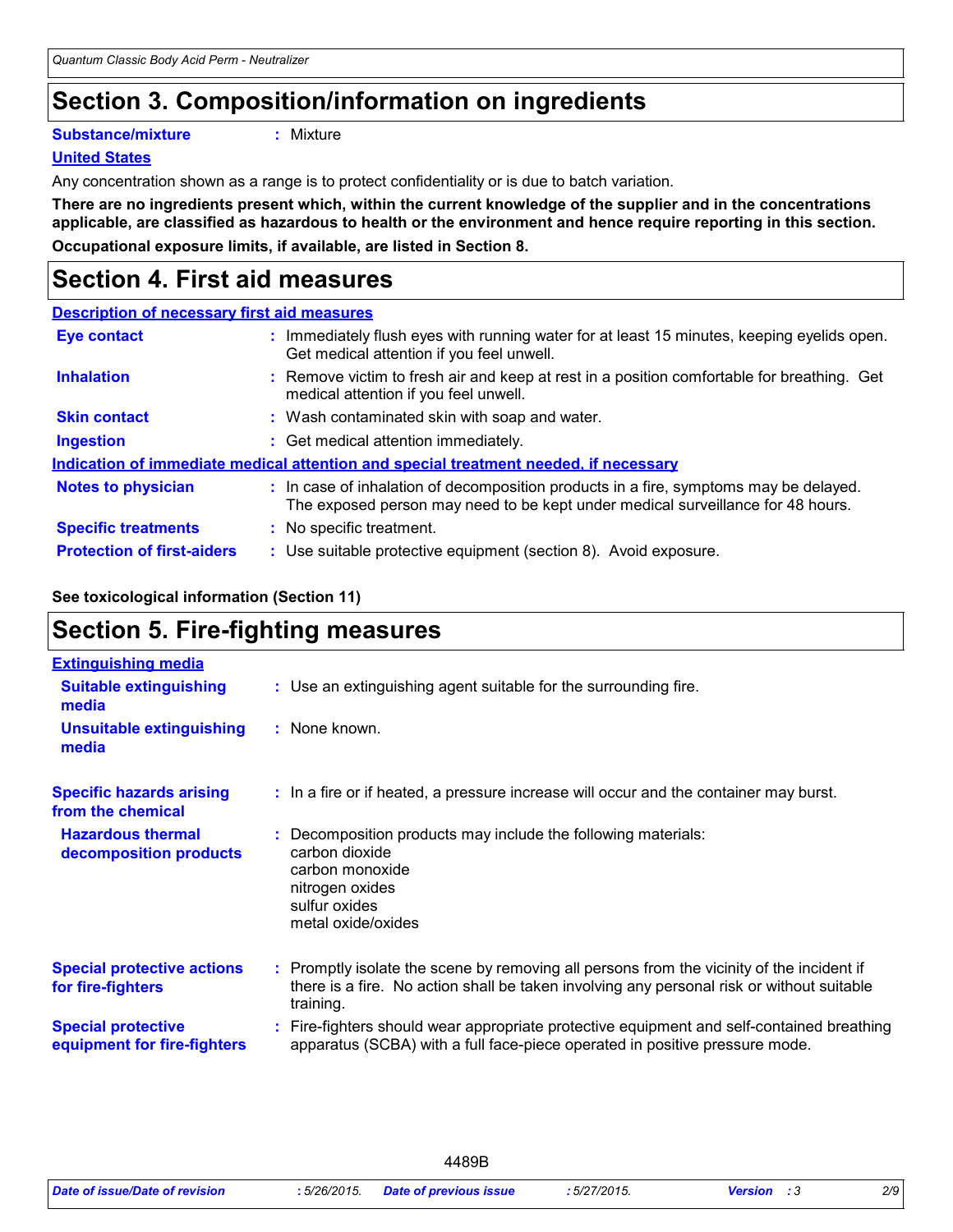### **Section 6. Accidental release measures**

|                                                              | <b>Personal precautions, protective equipment and emergency procedures</b>                                                                                                                                                                                                                                                                    |
|--------------------------------------------------------------|-----------------------------------------------------------------------------------------------------------------------------------------------------------------------------------------------------------------------------------------------------------------------------------------------------------------------------------------------|
| For non-emergency<br>personnel                               | : No action shall be taken involving any personal risk or without suitable training.<br>Evacuate surrounding areas. Keep unnecessary and unprotected personnel from<br>entering. Do not touch or walk through spilled material. Put on appropriate personal<br>protective equipment.                                                          |
|                                                              | For emergency responders : If specialised clothing is required to deal with the spillage, take note of any information<br>in Section 8 on suitable and unsuitable materials. See also the information in "For non-<br>emergency personnel".                                                                                                   |
| <b>Environmental precautions</b>                             | : Avoid dispersal of spilled material and runoff and contact with soil, waterways, drains<br>and sewers. Inform the relevant authorities if the product has caused environmental<br>pollution (sewers, waterways, soil or air).                                                                                                               |
| <b>Methods and materials for containment and cleaning up</b> |                                                                                                                                                                                                                                                                                                                                               |
| <b>Small spill</b>                                           | : Stop leak if without risk. Dilute with water and mop up if water-soluble.                                                                                                                                                                                                                                                                   |
| <b>Large spill</b>                                           | : Stop leak if without risk. Contain and collect spillage with non-combustible, absorbent<br>material e.g. sand, earth, vermiculite or diatomaceous earth and place in container for<br>disposal according to local regulations (see Section 13). Note: see Section 1 for<br>emergency contact information and Section 13 for waste disposal. |

### **Section 7. Handling and storage**

| <b>Precautions for safe handling</b>                                      |                                                                                                                                                                                                                                                                                    |
|---------------------------------------------------------------------------|------------------------------------------------------------------------------------------------------------------------------------------------------------------------------------------------------------------------------------------------------------------------------------|
| <b>Protective measures</b>                                                | : Put on appropriate personal protective equipment (see Section 8).                                                                                                                                                                                                                |
| <b>Advice on general</b><br>occupational hygiene                          | : Eating, drinking and smoking should be prohibited in areas where this material is<br>handled, stored and processed. Remove contaminated clothing and protective<br>equipment before entering eating areas. See also Section 8 for additional information<br>on hygiene measures. |
| <b>Conditions for safe storage,</b><br>including any<br>incompatibilities | : Store in accordance with local regulations. Store in original container protected from<br>direct sunlight in a dry, cool and well-ventilated area, away from incompatible materials<br>(see Section 10) and food and drink.                                                      |

### **Section 8. Exposure controls/personal protection**

#### **United States**

**Control parameters**

#### **Occupational exposure limits**

None.

| <b>Appropriate engineering</b><br><b>controls</b> | : Good general ventilation should be sufficient to control worker exposure to airborne<br>contaminants.                                                                                                                                                                                                                         |
|---------------------------------------------------|---------------------------------------------------------------------------------------------------------------------------------------------------------------------------------------------------------------------------------------------------------------------------------------------------------------------------------|
| <b>Environmental exposure</b><br><b>controls</b>  | : Emissions from ventilation or work process equipment should be checked to ensure<br>they comply with the requirements of environmental protection legislation. In some<br>cases, fume scrubbers, filters or engineering modifications to the process equipment<br>will be necessary to reduce emissions to acceptable levels. |
| <b>Individual protection measures</b>             |                                                                                                                                                                                                                                                                                                                                 |
| <b>Hygiene measures</b>                           |                                                                                                                                                                                                                                                                                                                                 |
| <b>Hygiene measures</b>                           | : When using do not eat, drink or smoke.                                                                                                                                                                                                                                                                                        |
| <b>Eye/face protection</b>                        | : Safety glasses.                                                                                                                                                                                                                                                                                                               |

| Date of issue/Date of revision | 5/26/2015. | Date of previous issue<br>. | $727/2015$ .<br>3/21/ | rsını | 3/9 |
|--------------------------------|------------|-----------------------------|-----------------------|-------|-----|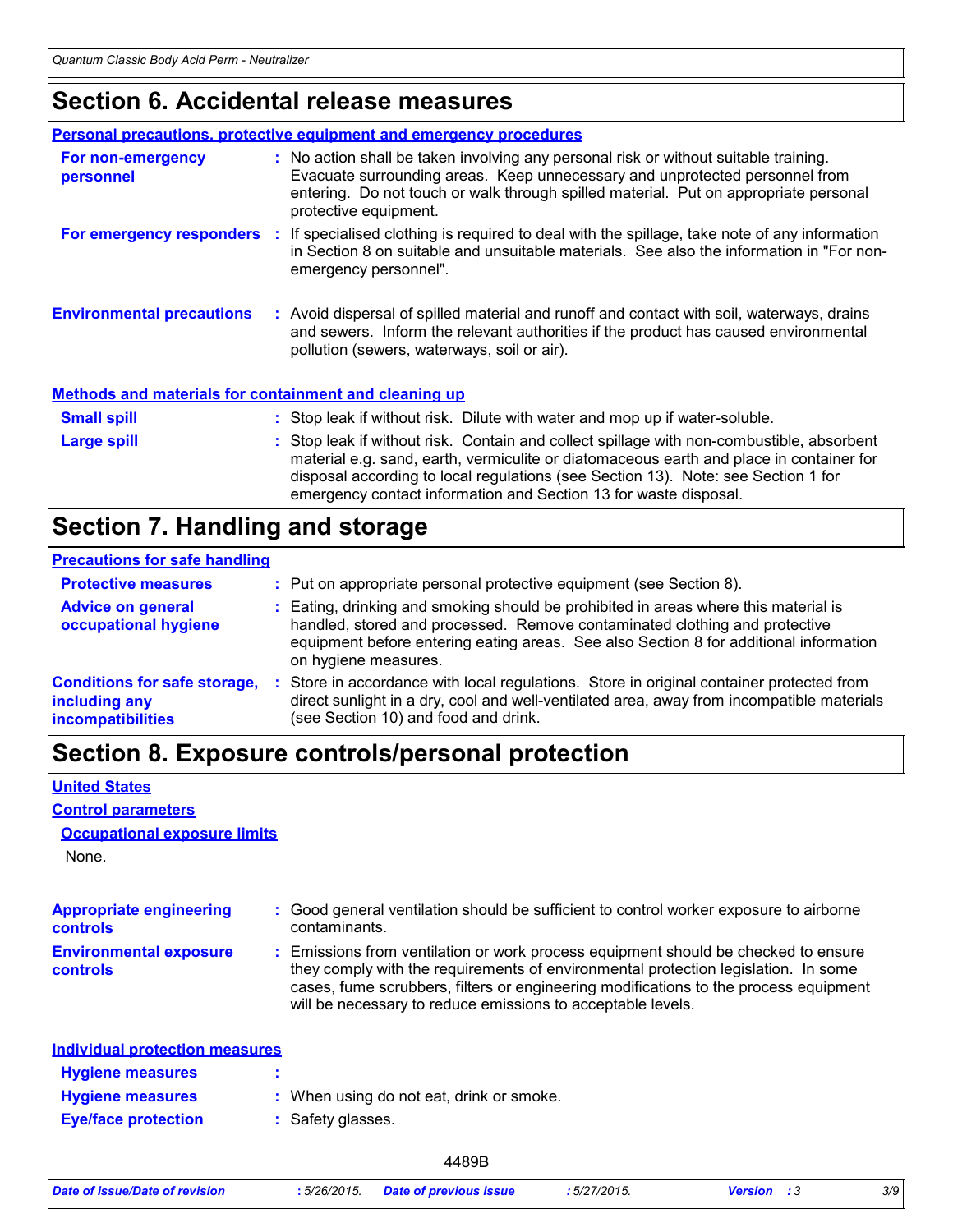### **Section 8. Exposure controls/personal protection**

| <b>Skin protection</b>        |                                                                                                                                                                                                                                                                                                                            |
|-------------------------------|----------------------------------------------------------------------------------------------------------------------------------------------------------------------------------------------------------------------------------------------------------------------------------------------------------------------------|
| <b>Hand protection</b>        | : Wear suitable gloves.                                                                                                                                                                                                                                                                                                    |
| <b>Body protection</b>        | : Wear suitable protective clothing.                                                                                                                                                                                                                                                                                       |
| <b>Other skin protection</b>  | : Appropriate footwear and any additional skin protection measures should be selected<br>based on the task being performed and the risks involved and should be approved by a<br>specialist before handling this product.                                                                                                  |
| <b>Other skin protection</b>  | : Appropriate footwear and any additional skin protection measures should be selected<br>based on the task being performed and the risks involved and should be approved by a<br>specialist before handling this product.                                                                                                  |
| <b>Respiratory protection</b> | : Use a properly fitted, air-purifying or air-fed respirator complying with an approved<br>standard if a risk assessment indicates this is necessary. Respirator selection must be<br>based on known or anticipated exposure levels, the hazards of the product and the safe<br>working limits of the selected respirator. |

**Consult local authorities for acceptable exposure limits.**

### **Section 9. Physical and chemical properties**

| <b>Appearance</b>       |                                        |
|-------------------------|----------------------------------------|
| <b>Physical state</b>   | : Liquid. [Viscous liquid.]            |
| <b>Color</b>            | : Off-white.                           |
| Odor                    | : Characteristic.Fragrant.             |
| рH                      | $\div$ 9.6 to 10.2                     |
| <b>Boiling point</b>    | : $>100^{\circ}$ C ( $>212^{\circ}$ F) |
| <b>Flash point</b>      | : Closed cup: Not applicable.          |
| <b>Relative density</b> | $: 1.01$ to 1.1                        |

### **Section 10. Stability and reactivity**

| <b>Possibility of hazardous</b><br>reactions | : Under normal conditions of storage and use, hazardous reactions will not occur.     |
|----------------------------------------------|---------------------------------------------------------------------------------------|
| <b>Conditions to avoid</b>                   | No specific data.                                                                     |
|                                              |                                                                                       |
| <b>Incompatible materials</b>                | : No specific data.                                                                   |
|                                              | : Under normal conditions of storage and use, hazardous decomposition products should |

### **Section 11. Toxicological information**

#### **United States**

**Information on toxicological effects**

**Acute toxicity**

Not available.

### **Irritation/Corrosion**

Not available.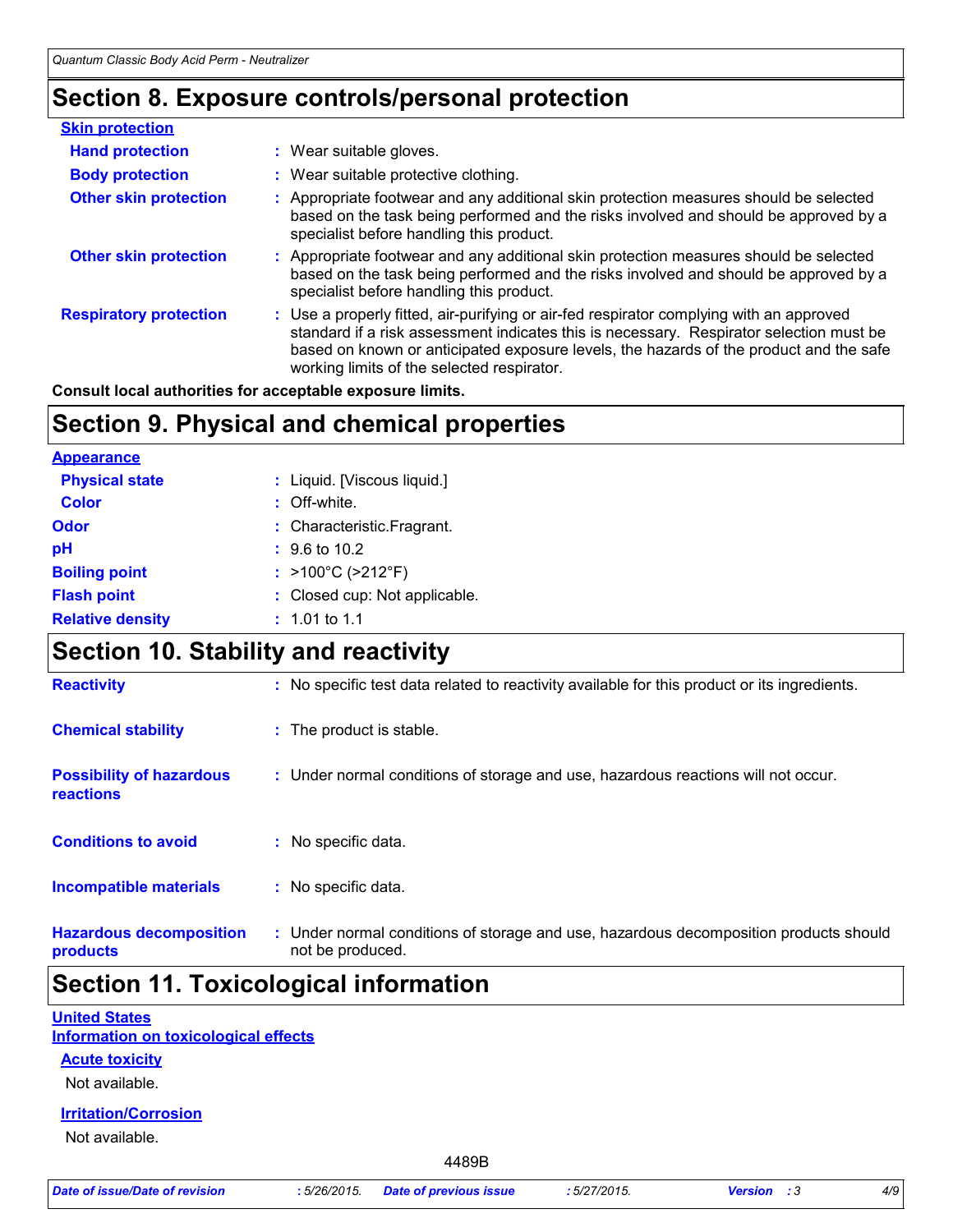### **Section 11. Toxicological information**

#### **Sensitization**

Not available.

Not available. **Carcinogenicity** Not available. **Mutagenicity** Not available. **Teratogenicity** Not available. **Reproductive toxicity** Not available. **Information on the likely routes of exposure Inhalation <b>inclust in the CO** Exposure to decomposition products may cause a health hazard. Serious effects may be delayed following exposure. **Ingestion :** No known significant effects or critical hazards. **Skin contact :** No known significant effects or critical hazards. **Eye contact :** No known significant effects or critical hazards. **General :** No known significant effects or critical hazards. **Carcinogenicity :** No known significant effects or critical hazards. **Symptoms related to the physical, chemical and toxicological characteristics Skin contact Ingestion Inhalation :** No specific data. No specific data. **:** No specific data. **: Eye contact :** No specific data. **Potential chronic health effects Delayed and immediate effects and also chronic effects from short and long term exposure Specific target organ toxicity (single exposure) Specific target organ toxicity (repeated exposure)** Not available. Not available. **Aspiration hazard** Not available. **:** Not available. **Potential acute health effects Potential immediate effects :** Not available. **Short term exposure Potential delayed effects :** Not available. **Potential immediate effects :** Not available. **Long term exposure Potential delayed effects :** Not available.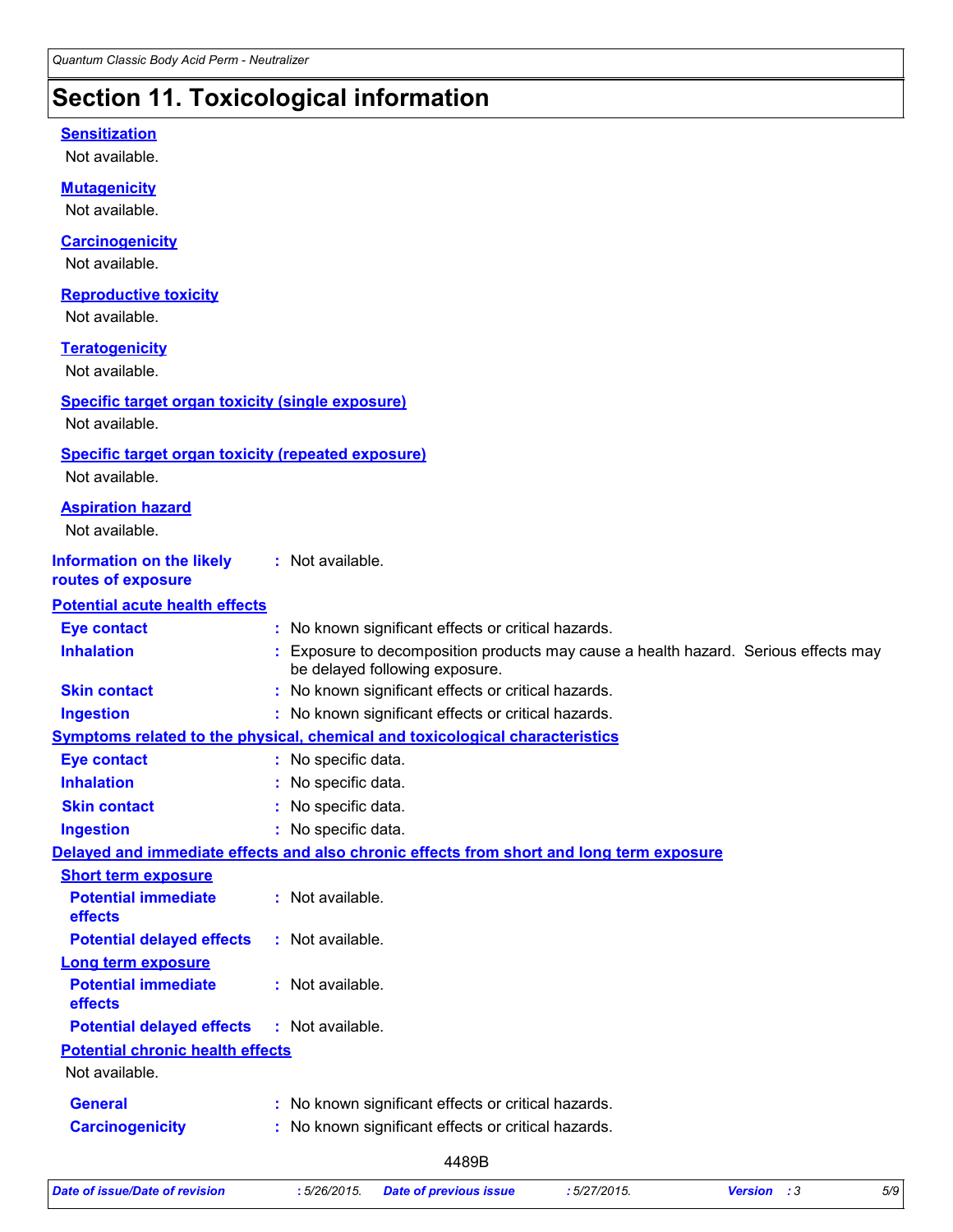### **Section 11. Toxicological information**

- **Mutagenicity :** No known significant effects or critical hazards.
- **Teratogenicity :** No known significant effects or critical hazards.
- 
- **Developmental effects :** No known significant effects or critical hazards.
- **Fertility effects :** No known significant effects or critical hazards.

#### **Numerical measures of toxicity Acute toxicity estimates**

| <b>Route</b> | <b>ATE value</b> |
|--------------|------------------|
| Oral         | 9980.3 mg/kg     |

### **Section 12. Ecological information**

| <b>United States</b>                                    |                                                     |
|---------------------------------------------------------|-----------------------------------------------------|
| <b>Toxicity</b>                                         |                                                     |
| Not available.                                          |                                                     |
| <b>Persistence and degradability</b>                    |                                                     |
| Not available.                                          |                                                     |
| <b>Bioaccumulative potential</b>                        |                                                     |
| Not available.                                          |                                                     |
| <b>Mobility in soil</b>                                 |                                                     |
| <b>Soil/water partition</b><br><b>coefficient (Koc)</b> | : Not available.                                    |
| <b>Other adverse effects</b>                            | : No known significant effects or critical hazards. |

### **Section 13. Disposal considerations**

**Disposal methods :**

#### Disposal of this product, solutions and any by-products should at all times comply with the requirements of environmental protection and waste disposal legislation and any regional local authority requirements.

### **Section 14. Transport information**

| <b>Regulatory</b><br>information       | <b>UN number</b>         | <b>Proper shipping name</b> | <b>Classes PG* Label</b> |  | <b>Additional</b><br>information |
|----------------------------------------|--------------------------|-----------------------------|--------------------------|--|----------------------------------|
| <b>DOT Classification</b>              | <b>Not</b><br>regulated. |                             |                          |  |                                  |
| <b>TDG Classification</b>              | <b>Not</b><br>regulated. |                             |                          |  |                                  |
| <b>Mexico</b><br><b>Classification</b> | <b>Not</b><br>regulated. |                             |                          |  |                                  |
| <b>ADR/RID Class</b>                   | <b>Not</b><br>regulated. |                             |                          |  |                                  |
| <b>IMDG Class</b>                      | <b>Not</b><br>regulated. |                             |                          |  |                                  |
| <b>IATA-DGR Class</b>                  | <b>Not</b><br>regulated. |                             |                          |  |                                  |

PG\* : Packing group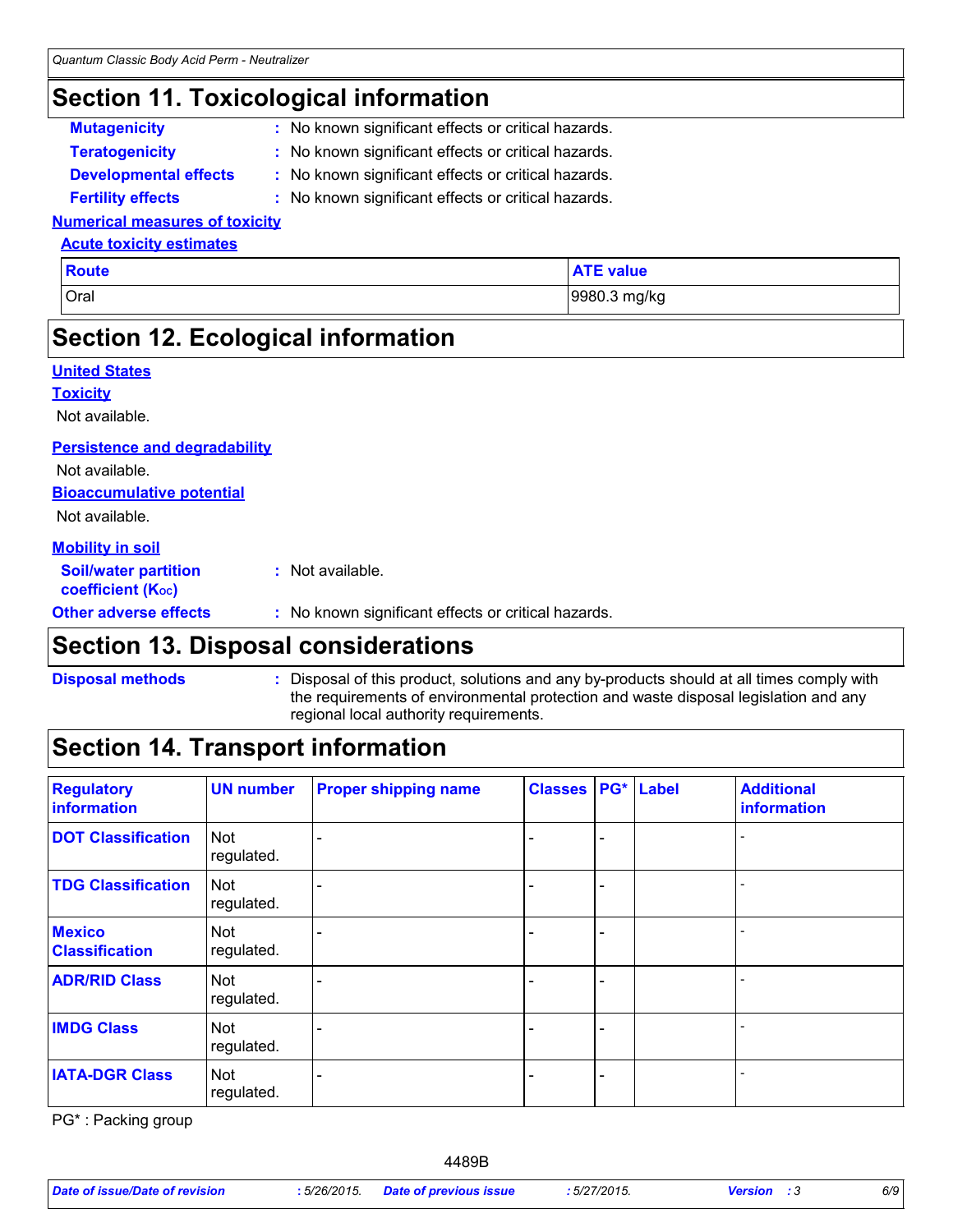### **Section 15. Regulatory information**

| TSCA 8(a) CDR Exempt/Partial exemption: Not determined<br>United States inventory (TSCA 8b): Not determined.<br>Clean Water Act (CWA) 311: ammonia, anhydrous<br>Clean Air Act (CAA) 112 regulated toxic substances: ammonia, anhydrous<br><b>Clean Air Act Section 112</b><br>: Not listed<br>(b) Hazardous Air<br><b>Pollutants (HAPs)</b><br><b>Clean Air Act Section 602</b><br>: Not listed<br><b>Class I Substances</b><br><b>Clean Air Act Section 602</b><br>: Not listed<br><b>Class II Substances</b><br><b>DEA List I Chemicals</b><br>: Not listed<br>(Precursor Chemicals)<br><b>DEA List II Chemicals</b><br>: Not listed<br><b>(Essential Chemicals)</b><br><b>SARA 302/304</b><br><b>Composition/information on ingredients</b><br>No products were found.<br><b>SARA 304 RQ</b><br>: Not applicable.<br><b>SARA 311/312</b><br><b>Classification</b><br>: Not applicable.<br><b>Composition/information on ingredients</b><br>No products were found.<br><b>State requlations</b><br><b>Massachusetts</b><br>: The following components are listed: AMMONIA; BORAX<br>: The following components are listed: Ammonia<br><b>New York</b><br>The following components are listed: AMMONIA; BORATE COMPOUNDS, Inorganic<br><b>New Jersey</b><br>: The following components are listed: AMMONIA; BORAX (B4NA2O7.10H2O)<br><b>Pennsylvania</b><br><b>California Prop. 65</b><br>CALIFORNIA PROPOSITION 65: The following statement is made in order to comply with the California Safe Drinking<br>Water and Toxic Enforcement Act of 1986. This product is not known to the State of California to cause cancer.<br>Not available.<br><b>International requlations</b><br><b>Chemical Weapon Convention List Schedules I, II &amp; III Chemicals</b><br>Not listed.<br><b>Montreal Protocol (Annexes A, B, C, E)</b><br>Not listed. | <b>U.S. Federal regulations</b> | hexylcinnamaldehyde | : TSCA 8(a) PAIR: 2-benzylideneheptanal; 2-(4-tert-butylbenzyl)propionaldehyde; $\alpha$ - |  |  |
|--------------------------------------------------------------------------------------------------------------------------------------------------------------------------------------------------------------------------------------------------------------------------------------------------------------------------------------------------------------------------------------------------------------------------------------------------------------------------------------------------------------------------------------------------------------------------------------------------------------------------------------------------------------------------------------------------------------------------------------------------------------------------------------------------------------------------------------------------------------------------------------------------------------------------------------------------------------------------------------------------------------------------------------------------------------------------------------------------------------------------------------------------------------------------------------------------------------------------------------------------------------------------------------------------------------------------------------------------------------------------------------------------------------------------------------------------------------------------------------------------------------------------------------------------------------------------------------------------------------------------------------------------------------------------------------------------------------------------------------------------------------------------------------------------------------------------------------------------|---------------------------------|---------------------|--------------------------------------------------------------------------------------------|--|--|
|                                                                                                                                                                                                                                                                                                                                                                                                                                                                                                                                                                                                                                                                                                                                                                                                                                                                                                                                                                                                                                                                                                                                                                                                                                                                                                                                                                                                                                                                                                                                                                                                                                                                                                                                                                                                                                                  |                                 |                     |                                                                                            |  |  |
|                                                                                                                                                                                                                                                                                                                                                                                                                                                                                                                                                                                                                                                                                                                                                                                                                                                                                                                                                                                                                                                                                                                                                                                                                                                                                                                                                                                                                                                                                                                                                                                                                                                                                                                                                                                                                                                  |                                 |                     |                                                                                            |  |  |
|                                                                                                                                                                                                                                                                                                                                                                                                                                                                                                                                                                                                                                                                                                                                                                                                                                                                                                                                                                                                                                                                                                                                                                                                                                                                                                                                                                                                                                                                                                                                                                                                                                                                                                                                                                                                                                                  |                                 |                     |                                                                                            |  |  |
|                                                                                                                                                                                                                                                                                                                                                                                                                                                                                                                                                                                                                                                                                                                                                                                                                                                                                                                                                                                                                                                                                                                                                                                                                                                                                                                                                                                                                                                                                                                                                                                                                                                                                                                                                                                                                                                  |                                 |                     |                                                                                            |  |  |
|                                                                                                                                                                                                                                                                                                                                                                                                                                                                                                                                                                                                                                                                                                                                                                                                                                                                                                                                                                                                                                                                                                                                                                                                                                                                                                                                                                                                                                                                                                                                                                                                                                                                                                                                                                                                                                                  |                                 |                     |                                                                                            |  |  |
|                                                                                                                                                                                                                                                                                                                                                                                                                                                                                                                                                                                                                                                                                                                                                                                                                                                                                                                                                                                                                                                                                                                                                                                                                                                                                                                                                                                                                                                                                                                                                                                                                                                                                                                                                                                                                                                  |                                 |                     |                                                                                            |  |  |
|                                                                                                                                                                                                                                                                                                                                                                                                                                                                                                                                                                                                                                                                                                                                                                                                                                                                                                                                                                                                                                                                                                                                                                                                                                                                                                                                                                                                                                                                                                                                                                                                                                                                                                                                                                                                                                                  |                                 |                     |                                                                                            |  |  |
|                                                                                                                                                                                                                                                                                                                                                                                                                                                                                                                                                                                                                                                                                                                                                                                                                                                                                                                                                                                                                                                                                                                                                                                                                                                                                                                                                                                                                                                                                                                                                                                                                                                                                                                                                                                                                                                  |                                 |                     |                                                                                            |  |  |
|                                                                                                                                                                                                                                                                                                                                                                                                                                                                                                                                                                                                                                                                                                                                                                                                                                                                                                                                                                                                                                                                                                                                                                                                                                                                                                                                                                                                                                                                                                                                                                                                                                                                                                                                                                                                                                                  |                                 |                     |                                                                                            |  |  |
|                                                                                                                                                                                                                                                                                                                                                                                                                                                                                                                                                                                                                                                                                                                                                                                                                                                                                                                                                                                                                                                                                                                                                                                                                                                                                                                                                                                                                                                                                                                                                                                                                                                                                                                                                                                                                                                  |                                 |                     |                                                                                            |  |  |
|                                                                                                                                                                                                                                                                                                                                                                                                                                                                                                                                                                                                                                                                                                                                                                                                                                                                                                                                                                                                                                                                                                                                                                                                                                                                                                                                                                                                                                                                                                                                                                                                                                                                                                                                                                                                                                                  |                                 |                     |                                                                                            |  |  |
|                                                                                                                                                                                                                                                                                                                                                                                                                                                                                                                                                                                                                                                                                                                                                                                                                                                                                                                                                                                                                                                                                                                                                                                                                                                                                                                                                                                                                                                                                                                                                                                                                                                                                                                                                                                                                                                  |                                 |                     |                                                                                            |  |  |
|                                                                                                                                                                                                                                                                                                                                                                                                                                                                                                                                                                                                                                                                                                                                                                                                                                                                                                                                                                                                                                                                                                                                                                                                                                                                                                                                                                                                                                                                                                                                                                                                                                                                                                                                                                                                                                                  |                                 |                     |                                                                                            |  |  |
|                                                                                                                                                                                                                                                                                                                                                                                                                                                                                                                                                                                                                                                                                                                                                                                                                                                                                                                                                                                                                                                                                                                                                                                                                                                                                                                                                                                                                                                                                                                                                                                                                                                                                                                                                                                                                                                  |                                 |                     |                                                                                            |  |  |
|                                                                                                                                                                                                                                                                                                                                                                                                                                                                                                                                                                                                                                                                                                                                                                                                                                                                                                                                                                                                                                                                                                                                                                                                                                                                                                                                                                                                                                                                                                                                                                                                                                                                                                                                                                                                                                                  |                                 |                     |                                                                                            |  |  |
|                                                                                                                                                                                                                                                                                                                                                                                                                                                                                                                                                                                                                                                                                                                                                                                                                                                                                                                                                                                                                                                                                                                                                                                                                                                                                                                                                                                                                                                                                                                                                                                                                                                                                                                                                                                                                                                  |                                 |                     |                                                                                            |  |  |
|                                                                                                                                                                                                                                                                                                                                                                                                                                                                                                                                                                                                                                                                                                                                                                                                                                                                                                                                                                                                                                                                                                                                                                                                                                                                                                                                                                                                                                                                                                                                                                                                                                                                                                                                                                                                                                                  |                                 |                     |                                                                                            |  |  |
|                                                                                                                                                                                                                                                                                                                                                                                                                                                                                                                                                                                                                                                                                                                                                                                                                                                                                                                                                                                                                                                                                                                                                                                                                                                                                                                                                                                                                                                                                                                                                                                                                                                                                                                                                                                                                                                  |                                 |                     |                                                                                            |  |  |
|                                                                                                                                                                                                                                                                                                                                                                                                                                                                                                                                                                                                                                                                                                                                                                                                                                                                                                                                                                                                                                                                                                                                                                                                                                                                                                                                                                                                                                                                                                                                                                                                                                                                                                                                                                                                                                                  |                                 |                     |                                                                                            |  |  |
|                                                                                                                                                                                                                                                                                                                                                                                                                                                                                                                                                                                                                                                                                                                                                                                                                                                                                                                                                                                                                                                                                                                                                                                                                                                                                                                                                                                                                                                                                                                                                                                                                                                                                                                                                                                                                                                  |                                 |                     |                                                                                            |  |  |
|                                                                                                                                                                                                                                                                                                                                                                                                                                                                                                                                                                                                                                                                                                                                                                                                                                                                                                                                                                                                                                                                                                                                                                                                                                                                                                                                                                                                                                                                                                                                                                                                                                                                                                                                                                                                                                                  |                                 |                     |                                                                                            |  |  |
|                                                                                                                                                                                                                                                                                                                                                                                                                                                                                                                                                                                                                                                                                                                                                                                                                                                                                                                                                                                                                                                                                                                                                                                                                                                                                                                                                                                                                                                                                                                                                                                                                                                                                                                                                                                                                                                  |                                 |                     |                                                                                            |  |  |
|                                                                                                                                                                                                                                                                                                                                                                                                                                                                                                                                                                                                                                                                                                                                                                                                                                                                                                                                                                                                                                                                                                                                                                                                                                                                                                                                                                                                                                                                                                                                                                                                                                                                                                                                                                                                                                                  |                                 |                     |                                                                                            |  |  |
|                                                                                                                                                                                                                                                                                                                                                                                                                                                                                                                                                                                                                                                                                                                                                                                                                                                                                                                                                                                                                                                                                                                                                                                                                                                                                                                                                                                                                                                                                                                                                                                                                                                                                                                                                                                                                                                  |                                 |                     |                                                                                            |  |  |
|                                                                                                                                                                                                                                                                                                                                                                                                                                                                                                                                                                                                                                                                                                                                                                                                                                                                                                                                                                                                                                                                                                                                                                                                                                                                                                                                                                                                                                                                                                                                                                                                                                                                                                                                                                                                                                                  |                                 |                     |                                                                                            |  |  |
|                                                                                                                                                                                                                                                                                                                                                                                                                                                                                                                                                                                                                                                                                                                                                                                                                                                                                                                                                                                                                                                                                                                                                                                                                                                                                                                                                                                                                                                                                                                                                                                                                                                                                                                                                                                                                                                  |                                 |                     |                                                                                            |  |  |
|                                                                                                                                                                                                                                                                                                                                                                                                                                                                                                                                                                                                                                                                                                                                                                                                                                                                                                                                                                                                                                                                                                                                                                                                                                                                                                                                                                                                                                                                                                                                                                                                                                                                                                                                                                                                                                                  |                                 |                     |                                                                                            |  |  |
|                                                                                                                                                                                                                                                                                                                                                                                                                                                                                                                                                                                                                                                                                                                                                                                                                                                                                                                                                                                                                                                                                                                                                                                                                                                                                                                                                                                                                                                                                                                                                                                                                                                                                                                                                                                                                                                  |                                 |                     |                                                                                            |  |  |
|                                                                                                                                                                                                                                                                                                                                                                                                                                                                                                                                                                                                                                                                                                                                                                                                                                                                                                                                                                                                                                                                                                                                                                                                                                                                                                                                                                                                                                                                                                                                                                                                                                                                                                                                                                                                                                                  |                                 |                     |                                                                                            |  |  |
| <b>Stockholm Convention on Persistent Organic Pollutants</b><br>Not listed.                                                                                                                                                                                                                                                                                                                                                                                                                                                                                                                                                                                                                                                                                                                                                                                                                                                                                                                                                                                                                                                                                                                                                                                                                                                                                                                                                                                                                                                                                                                                                                                                                                                                                                                                                                      |                                 |                     |                                                                                            |  |  |
| <b>Rotterdam Convention on Prior Inform Consent (PIC)</b>                                                                                                                                                                                                                                                                                                                                                                                                                                                                                                                                                                                                                                                                                                                                                                                                                                                                                                                                                                                                                                                                                                                                                                                                                                                                                                                                                                                                                                                                                                                                                                                                                                                                                                                                                                                        |                                 |                     |                                                                                            |  |  |
| 4489B                                                                                                                                                                                                                                                                                                                                                                                                                                                                                                                                                                                                                                                                                                                                                                                                                                                                                                                                                                                                                                                                                                                                                                                                                                                                                                                                                                                                                                                                                                                                                                                                                                                                                                                                                                                                                                            |                                 |                     |                                                                                            |  |  |
| <b>Date of issue/Date of revision</b><br><b>Date of previous issue</b><br>7/9<br>:5/26/2015.<br>:5/27/2015.<br>Version : 3                                                                                                                                                                                                                                                                                                                                                                                                                                                                                                                                                                                                                                                                                                                                                                                                                                                                                                                                                                                                                                                                                                                                                                                                                                                                                                                                                                                                                                                                                                                                                                                                                                                                                                                       |                                 |                     |                                                                                            |  |  |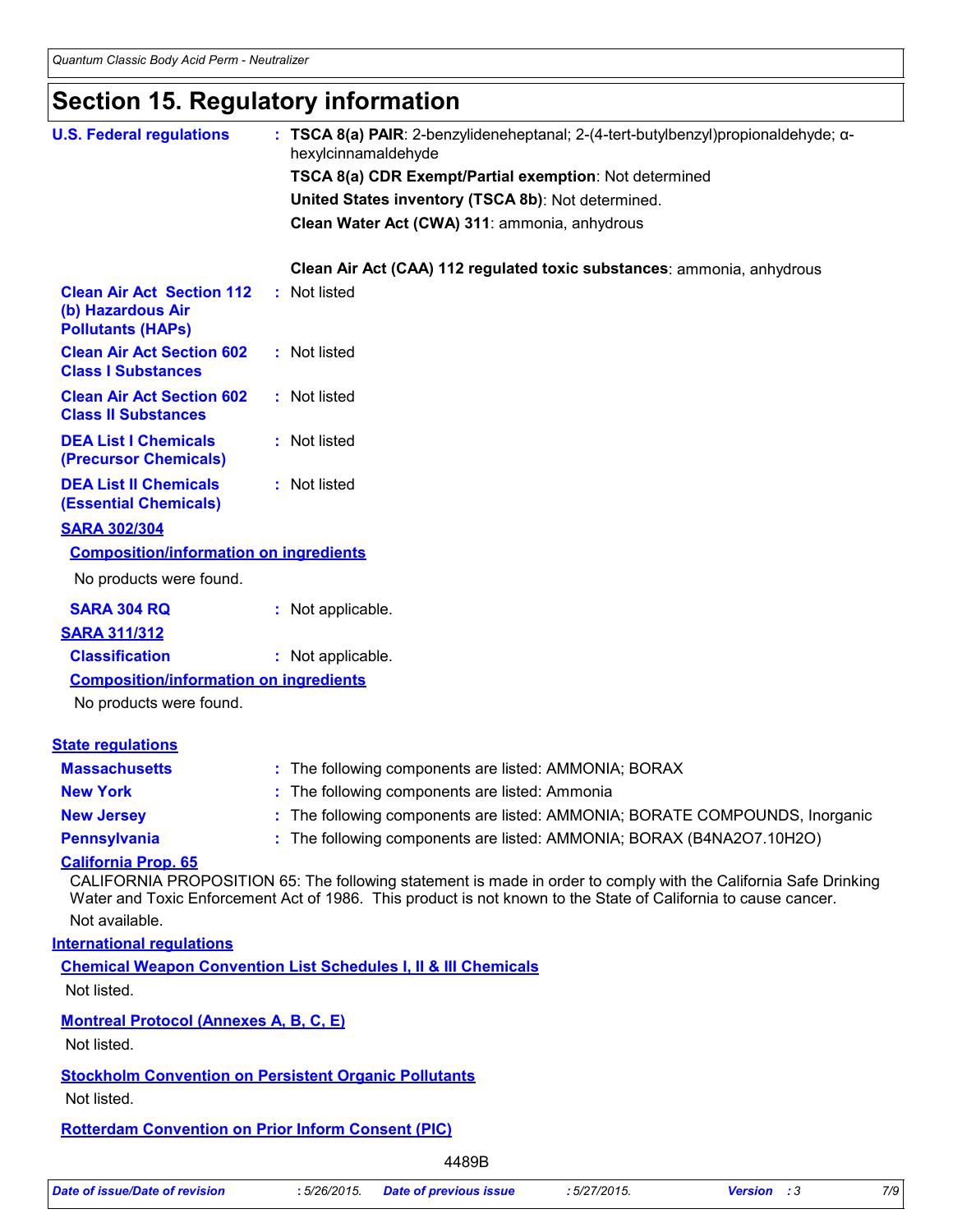### **Section 15. Regulatory information**

#### Not listed.

#### **UNECE Aarhus Protocol on POPs and Heavy Metals** Not listed.

#### **Canada**

| : Class D-2B: Material causing other toxic effects (Toxic).       |
|-------------------------------------------------------------------|
|                                                                   |
| : The following components are listed: Ammonia (total)            |
| : The following components are listed: Ammonia dissolved in water |
| : Not determined.                                                 |
|                                                                   |

**This product has been classified in accordance with the hazard criteria of the Controlled Products Regulations and the MSDS contains all the information required by the Controlled Products Regulations.**

#### **Mexico**





### **Section 16. Other information**

**Hazardous Material Information System (U.S.A.)**



**Caution: HMIS® ratings are based on a 0-4 rating scale, with 0 representing minimal hazards or risks, and 4 representing significant hazards or risks Although HMIS® ratings are not required on SDSs under 29 CFR 1910. 1200, the preparer may choose to provide them. HMIS® ratings are to be used with a fully implemented HMIS® program. HMIS® is a registered mark of the National Paint & Coatings Association (NPCA). HMIS® materials may be purchased exclusively from J. J. Keller (800) 327-6868.**

**The customer is responsible for determining the PPE code for this material.**

#### **National Fire Protection Association (U.S.A.)**



**Reprinted with permission from NFPA 704-2001, Identification of the Hazards of Materials for Emergency Response Copyright ©1997, National Fire Protection Association, Quincy, MA 02269. This reprinted material is not the complete and official position of the National Fire Protection Association, on the referenced subject which is represented only by the standard in its entirety.**

**Copyright ©2001, National Fire Protection Association, Quincy, MA 02269. This warning system is intended to be interpreted and applied only by properly trained individuals to identify fire, health and reactivity hazards of chemicals. The user is referred to certain limited number of chemicals with recommended classifications in NFPA 49 and NFPA 325, which would be used as a guideline only. Whether the chemicals are classified by NFPA or not, anyone using the 704 systems to classify chemicals does so at their own risk.**

#### **History**

|                                | 4489B                               |             |                    |     |
|--------------------------------|-------------------------------------|-------------|--------------------|-----|
| Date of issue/Date of revision | : 5/26/2015. Date of previous issue | :5/27/2015. | <b>Version</b> : 3 | 8/9 |